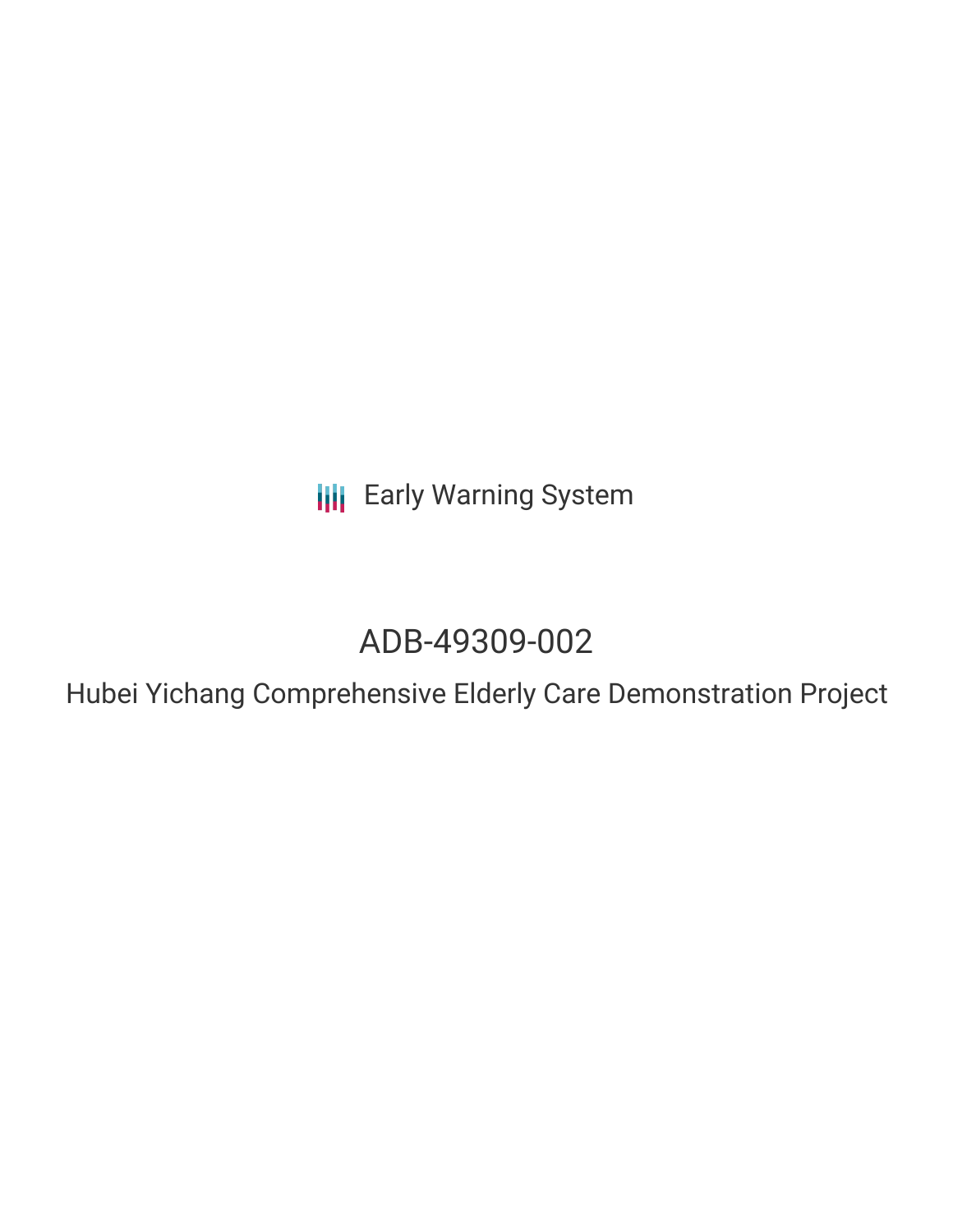### **Quick Facts**

| <b>Countries</b>               | China                                    |
|--------------------------------|------------------------------------------|
| <b>Specific Location</b>       | Hubei                                    |
| <b>Financial Institutions</b>  | Asian Development Bank (ADB)             |
| <b>Status</b>                  | Proposed                                 |
| <b>Bank Risk Rating</b>        | B                                        |
| <b>Borrower</b>                | Government of People's Republic of China |
| <b>Sectors</b>                 | <b>Education and Health</b>              |
| <b>Investment Type(s)</b>      | Loan                                     |
| <b>Investment Amount (USD)</b> | \$150,00 million                         |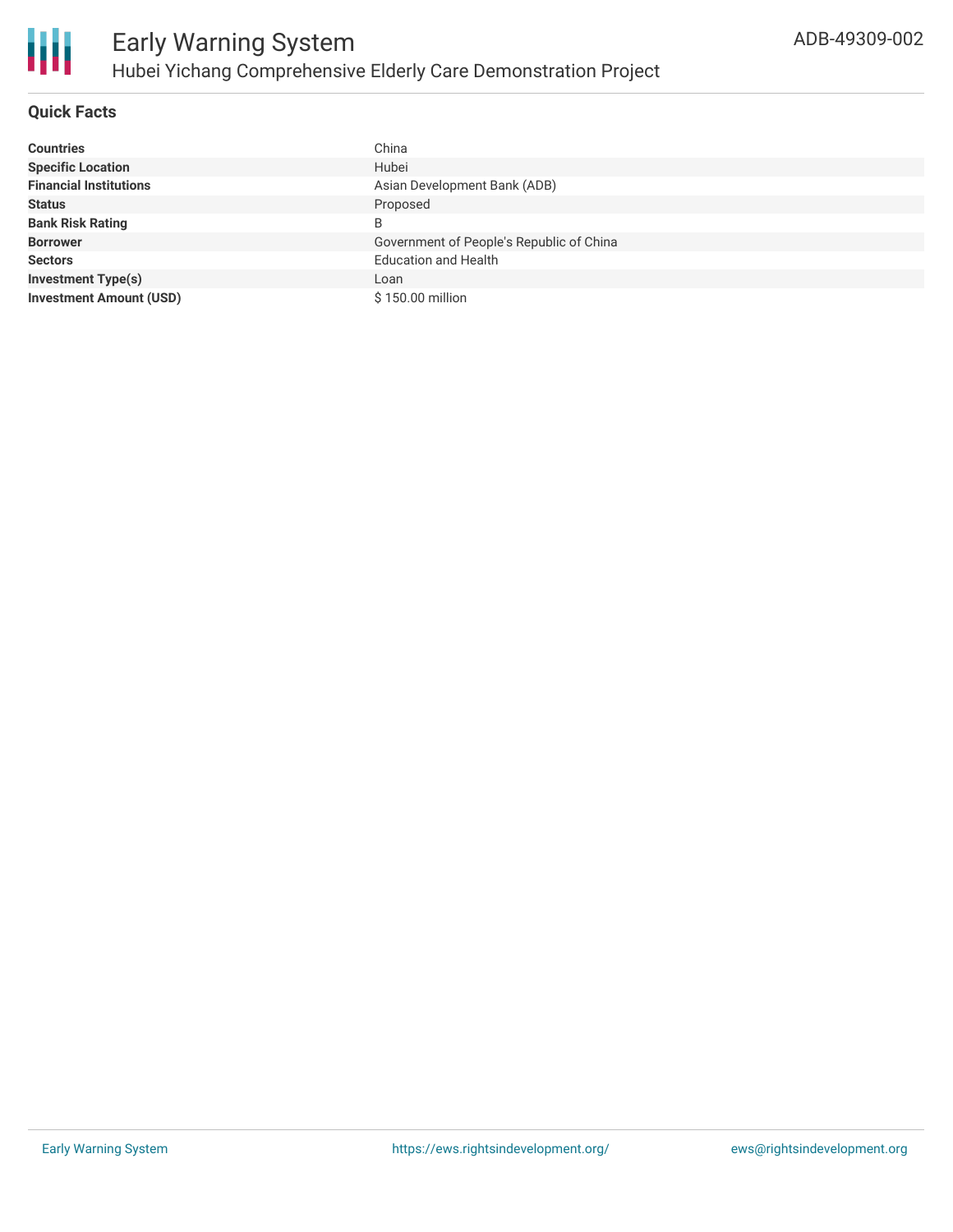

## **Project Description**

IMPACT

A three-tiered elderly care system (home, community, and residential) be established.

OUTCOME

Coverage and utilization of EC services in Yichang increased

#### **Outputs**

-Community and home care services and facilities improved

-Systems to support EC expansion and service delivery capacity improved

-Facilities and services supporting integration of health and EC established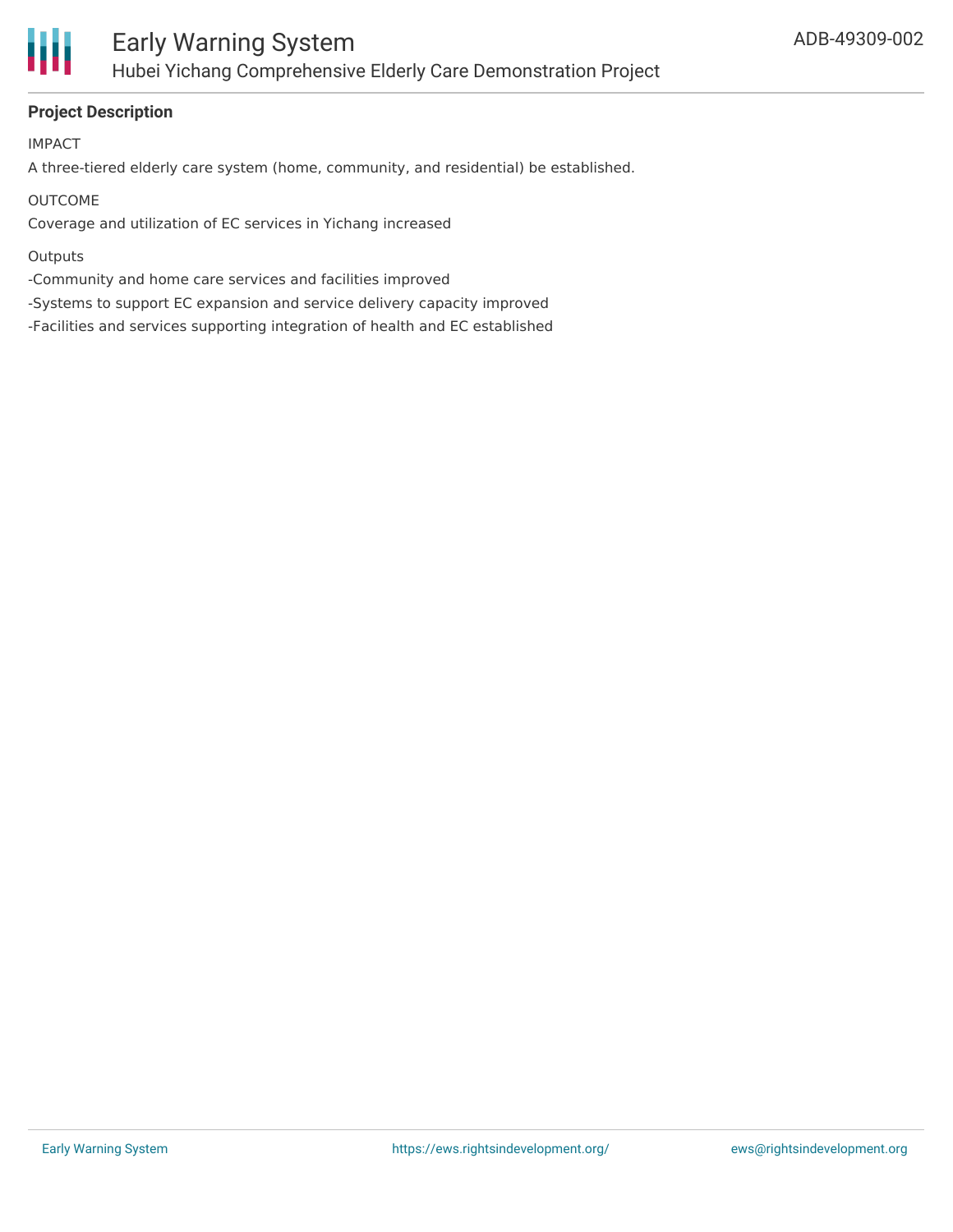

# Early Warning System Hubei Yichang Comprehensive Elderly Care Demonstration Project

#### **Investment Description**

Asian Development Bank (ADB)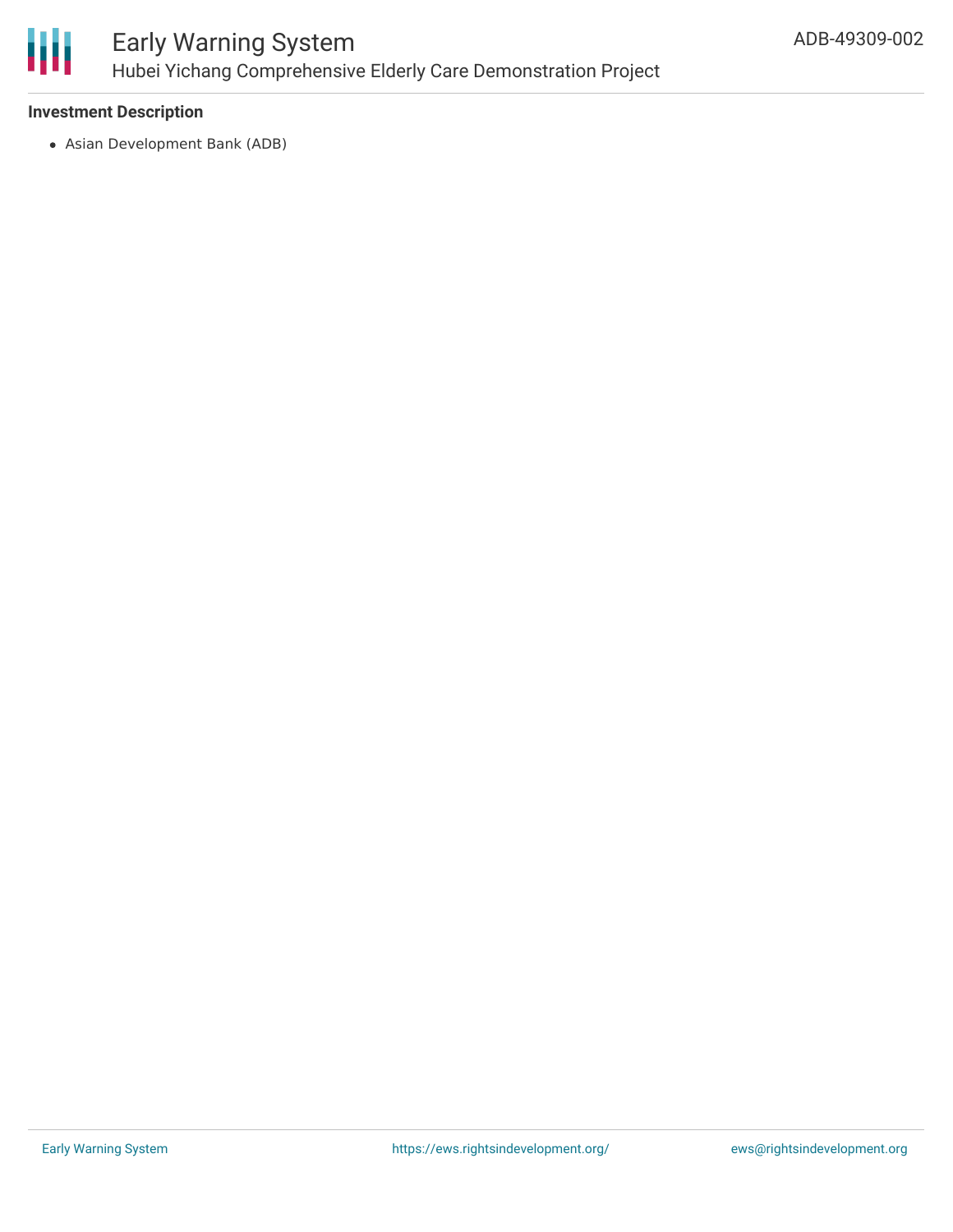### **Contact Information**

#### ACCOUNTABILITY MECHANISM OF ADB

The Accountability Mechanism is an independent complaint mechanism and fact-finding body for people who believe they are likely to be, or have been, adversely affected by an Asian Development Bank-financed project. If you submit a complaint to the Accountability Mechanism, they may investigate to assess whether the Asian Development Bank is following its own policies and procedures for preventing harm to people or the environment. You can learn more about the Accountability Mechanism and how to file a complaint at: http://www.adb.org/site/accountability-mechanism/main

Executing Agencies Yichang Municipal Government No. 102 Yanjiang Blvd. Yichang City, Hubei PRC Post Code : 443000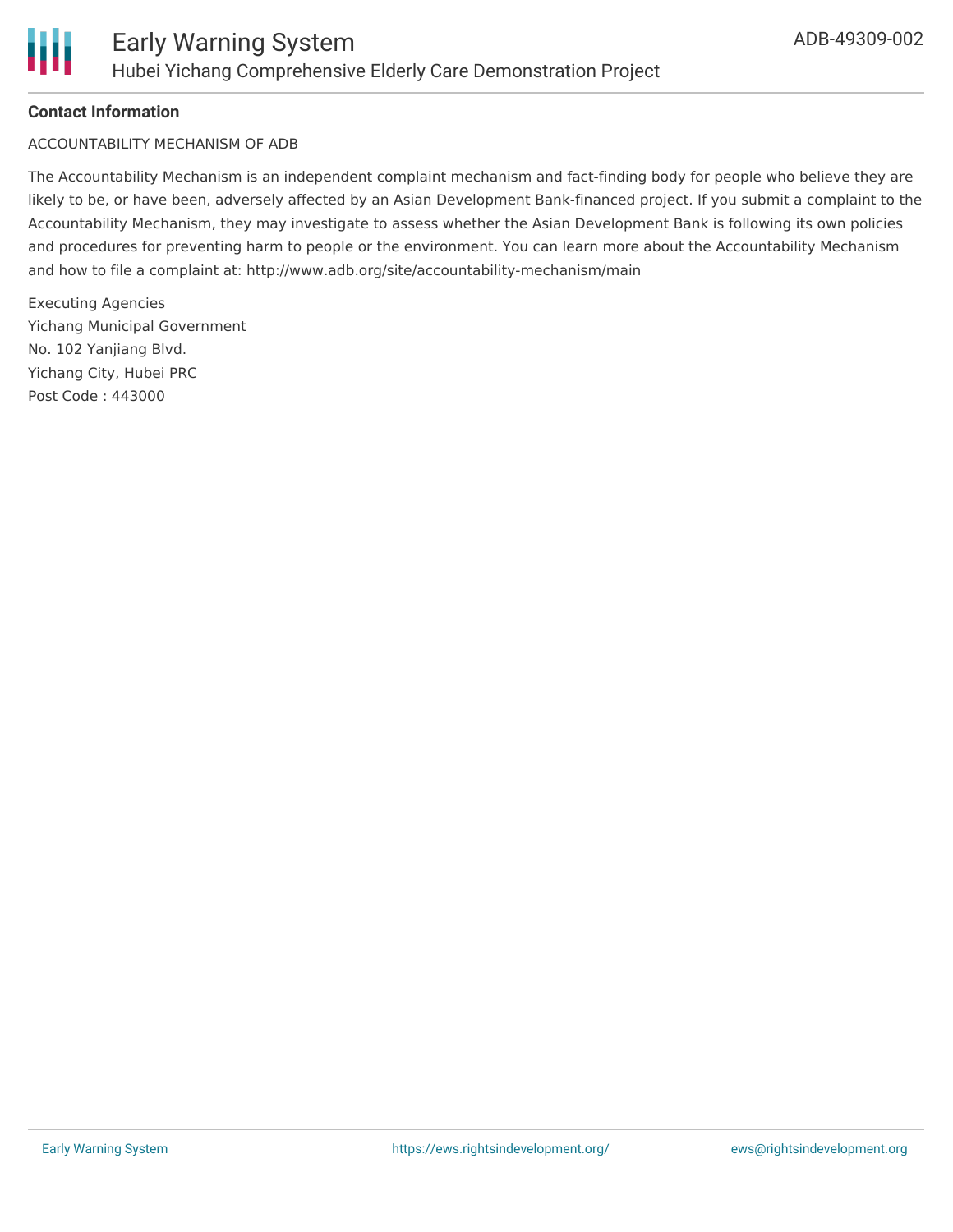

# Early Warning System Hubei Yichang Comprehensive Elderly Care Demonstration Project

#### **Bank Documents**

Project [Disclosure](https://www.adb.org/printpdf/projects/49309-002/main) PDF